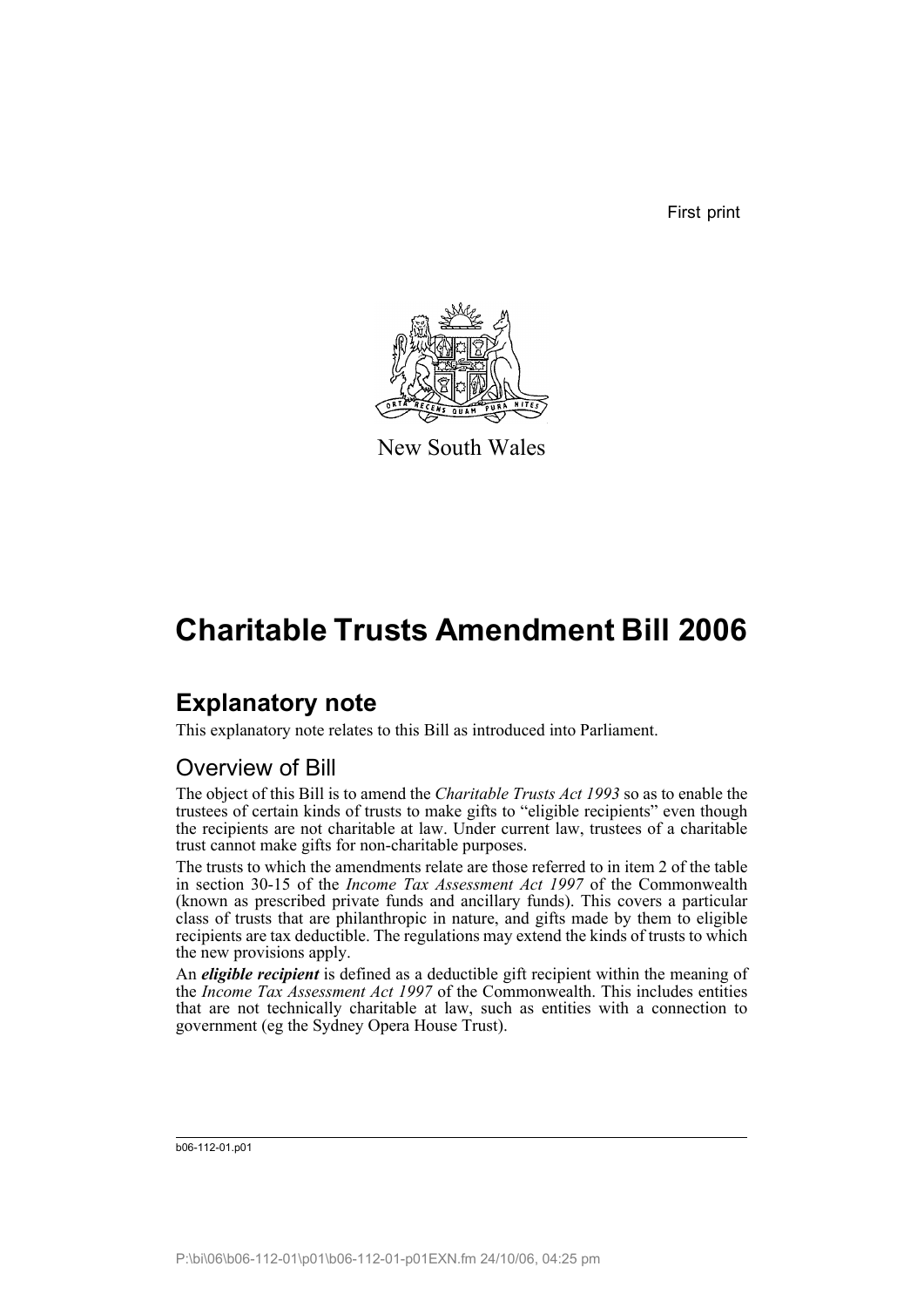Explanatory note

## Outline of provisions

**Clause 1** sets out the name (also called the short title) of the proposed Act.

**Clause 2** provides for the commencement of the proposed Act on assent.

**Clause 3** is a formal provision that gives effect to the amendments to the *Charitable Trusts Act 1993* set out in Schedule 1.

**Clause 4** provides for the repeal of the proposed Act after all the amendments made by the proposed Act have commenced. Once the amendments have commenced the proposed Act will be spent and section 30 of the *Interpretation Act 1987* provides that the repeal of an amending Act does not affect the amendments made by that Act. **Schedule 1** contains the amendments to the *Charitable Trusts Act 1993*.

Explanatory note page 2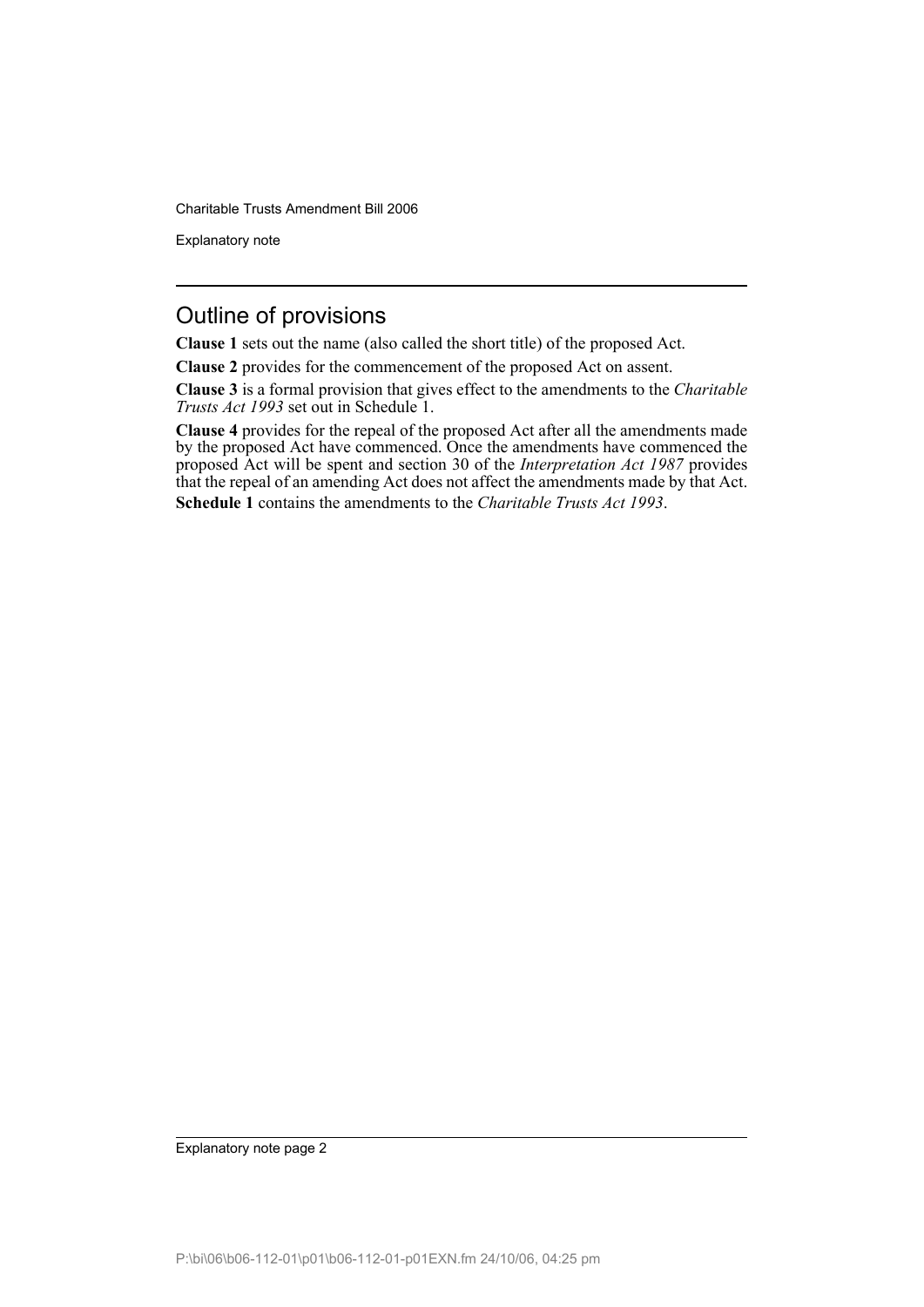First print



New South Wales

# **Charitable Trusts Amendment Bill 2006**

## **Contents**

|    |                                               | Page          |
|----|-----------------------------------------------|---------------|
| 1. | Name of Act                                   |               |
|    | Commencement                                  | 2             |
|    | Amendment of Charitable Trusts Act 1993 No 10 | 2.            |
|    | Repeal of Act                                 | $\mathcal{D}$ |
|    | Schedule 1 Amendments                         | 3             |

b06-112-01.p01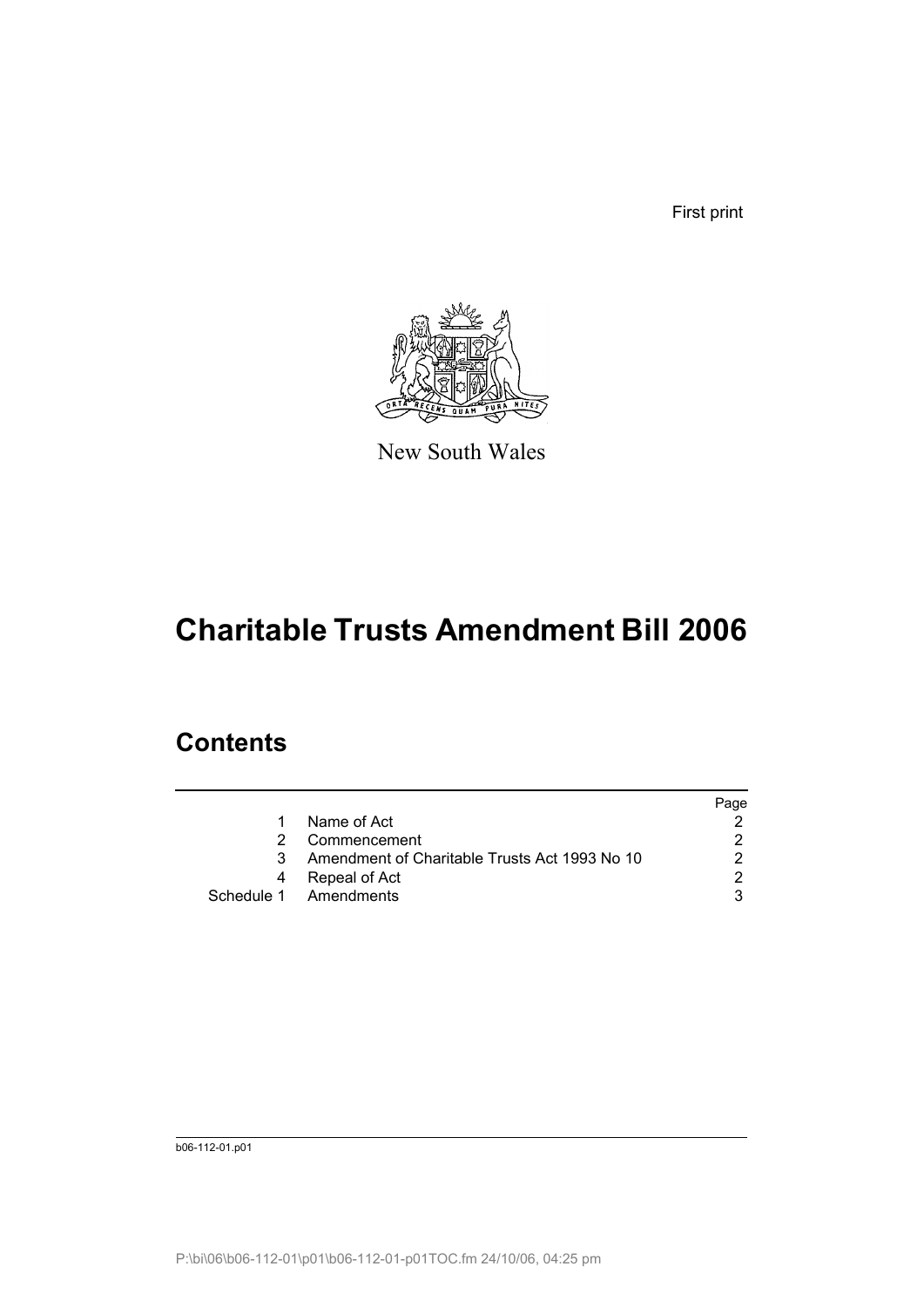**Contents** 

Page

Contents page 2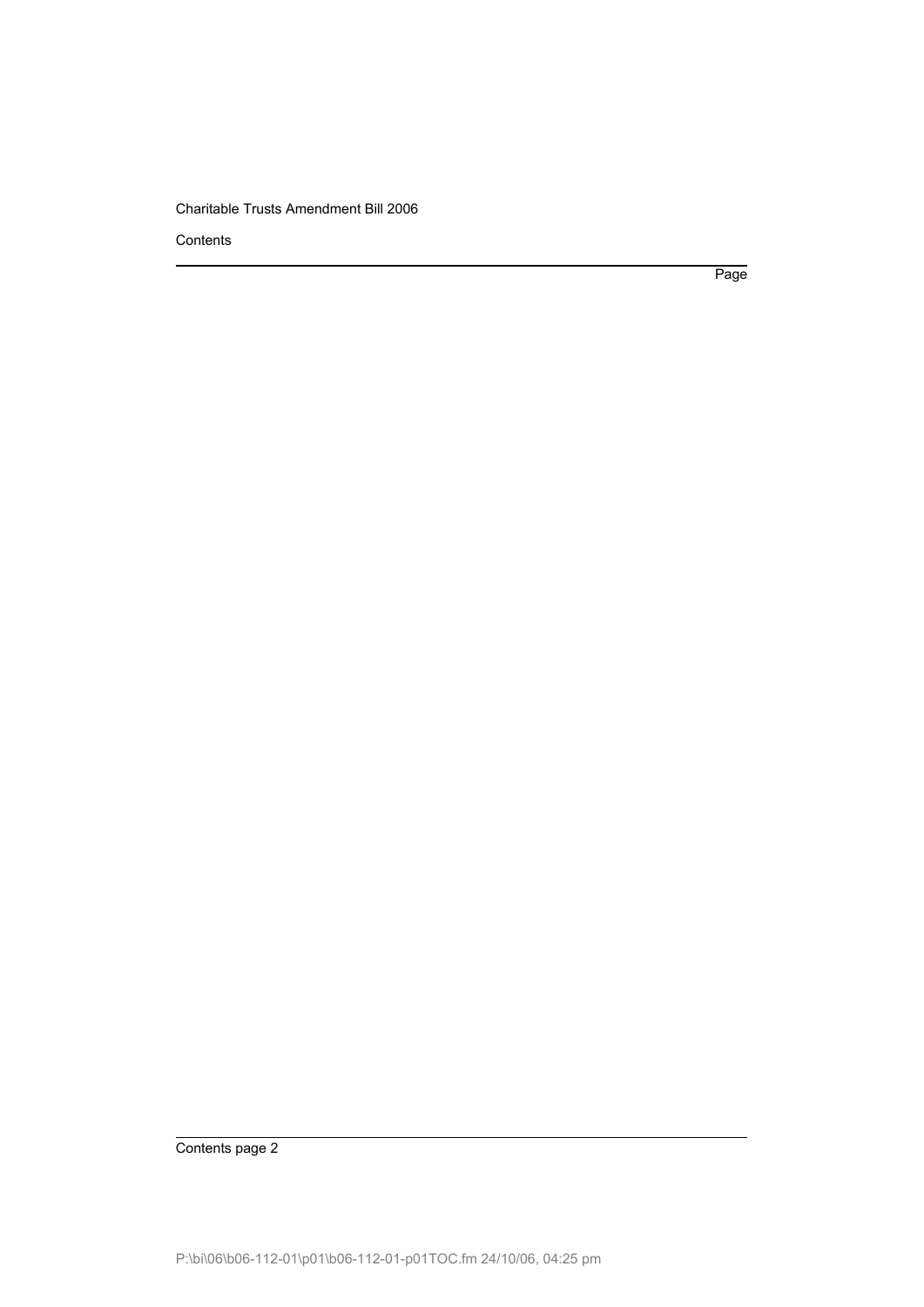

New South Wales

# **Charitable Trusts Amendment Bill 2006**

No , 2006

### **A Bill for**

An Act to amend the *Charitable Trusts Act 1993* to enable charitable trusts to make gifts to certain entities without affecting their status as a charitable trust; to validate certain matters; and for other purposes.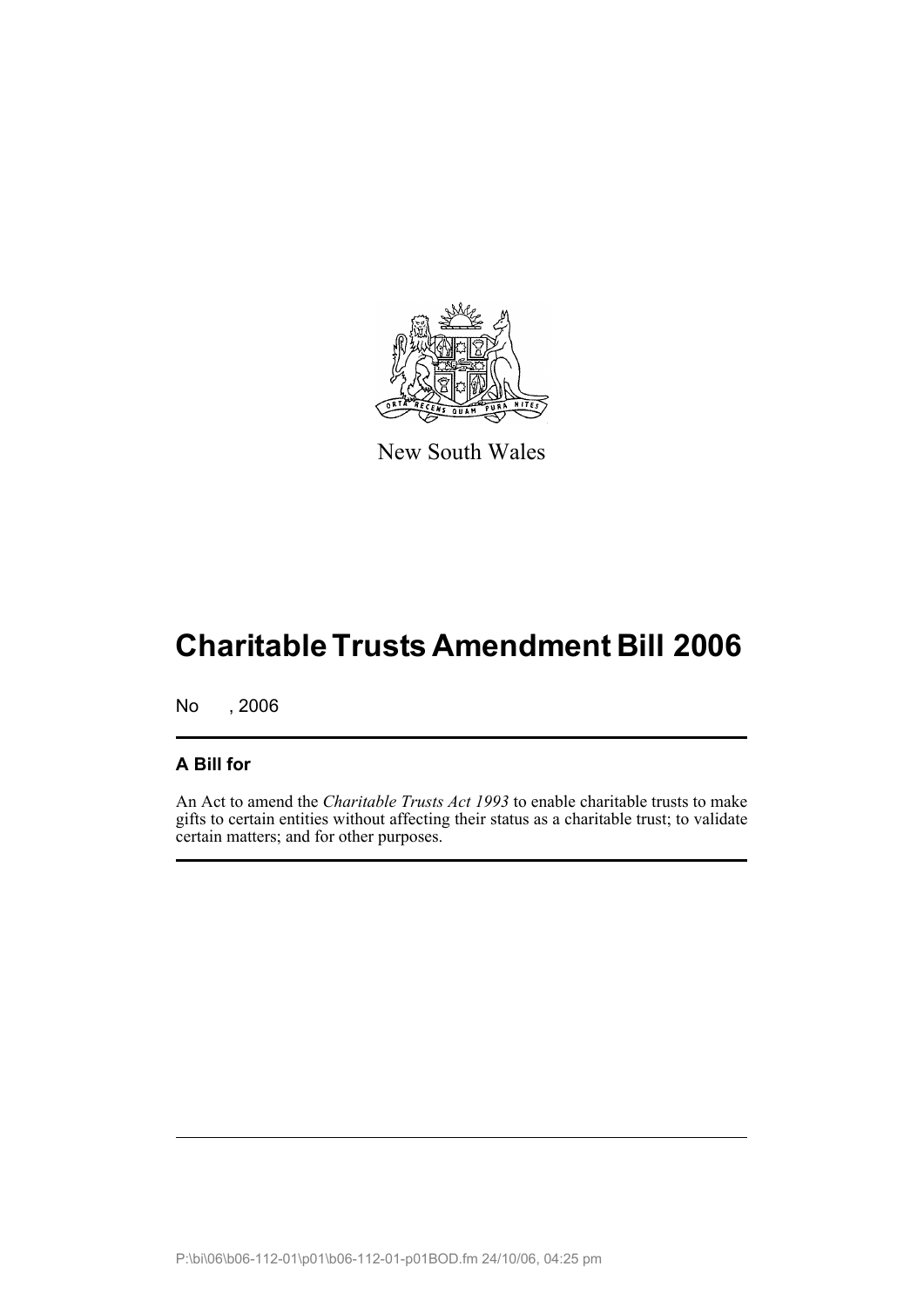|   |     | The Legislature of New South Wales enacts:                                                                                                                | 1        |
|---|-----|-----------------------------------------------------------------------------------------------------------------------------------------------------------|----------|
| 1 |     | Name of Act                                                                                                                                               | 2        |
|   |     | This Act is the <i>Charitable Trusts Amendment Act 2006</i> .                                                                                             | 3        |
| 2 |     | <b>Commencement</b>                                                                                                                                       | 4        |
|   |     | This Act commences on the date of assent to this Act.                                                                                                     | 5        |
| 3 |     | Amendment of Charitable Trusts Act 1993 No 10                                                                                                             | 6        |
|   |     | The <i>Charitable Trusts Act 1993</i> is amended as set out in Schedule 1.                                                                                | 7        |
| 4 |     | <b>Repeal of Act</b>                                                                                                                                      | 8        |
|   | (1) | This Act is repealed on the day following the day on which this Act<br>commences.                                                                         | 9<br>10  |
|   | (2) | The repeal of this Act does not, because of the operation of section 30<br>of the <i>Interpretation Act 1987</i> , affect any amendment made by this Act. | 11<br>12 |
|   |     |                                                                                                                                                           |          |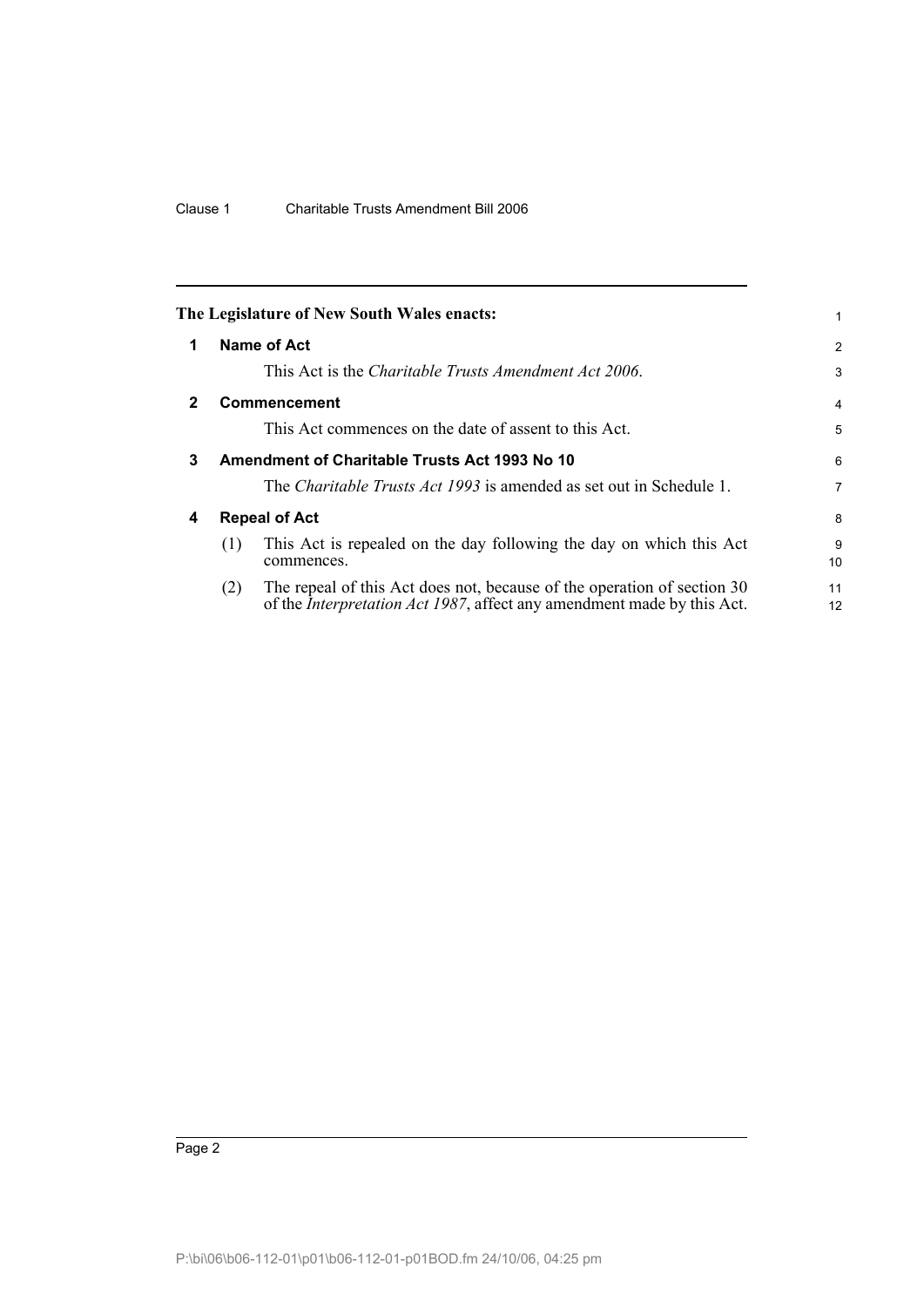Amendments Schedule 1

|     |         |                      | <b>Schedule 1 Amendments</b>                                                                                                                                                                                                                                                                               | $\mathbf{1}$               |
|-----|---------|----------------------|------------------------------------------------------------------------------------------------------------------------------------------------------------------------------------------------------------------------------------------------------------------------------------------------------------|----------------------------|
|     |         |                      | (Section 3)                                                                                                                                                                                                                                                                                                | $\overline{2}$             |
| [1] | Part 4A |                      |                                                                                                                                                                                                                                                                                                            | 3                          |
|     |         | Insert after Part 4: |                                                                                                                                                                                                                                                                                                            | 4                          |
|     |         |                      | Part 4A Gifts by certain trusts for philanthropic<br>purposes                                                                                                                                                                                                                                              | 5<br>6                     |
|     | 22A     |                      | <b>Definitions</b>                                                                                                                                                                                                                                                                                         | 7                          |
|     |         |                      | In this Part:                                                                                                                                                                                                                                                                                              | 8                          |
|     |         |                      | <b>commencement day</b> means the date of assent to the <i>Charitable</i><br>Trusts Amendment Act 2006.                                                                                                                                                                                                    | 9<br>10                    |
|     |         |                      | <i>eligible recipient</i> means a deductible gift recipient within the<br>meaning of the <i>Income Tax Assessment Act 1997</i> of the<br>Commonwealth, whether or not the deductible gift recipient is a<br>charity at law or (without limitation) is established for a<br>charitable purpose or purposes. | 11<br>12<br>13<br>14<br>15 |
|     |         |                      | <i>prescribed trust</i> means a trust:                                                                                                                                                                                                                                                                     | 16                         |
|     |         |                      | that establishes and maintains a fund referred to in item 2<br>(a)<br>of the table in section 30-15 of the <i>Income Tax Assessment</i><br>Act 1997 of the Commonwealth, or                                                                                                                                | 17<br>18<br>19             |
|     |         |                      | that is established for charitable or philanthropic purposes<br>(b)<br>and is of a class prescribed by the regulations,                                                                                                                                                                                    | 20<br>21                   |
|     |         |                      | whether created before, on or after the commencement day.                                                                                                                                                                                                                                                  | 22                         |
|     |         |                      | <i>trust instrument</i> means the initial instrument establishing a<br>prescribed trust, as modified by all validly executed amendments.                                                                                                                                                                   | 23<br>24                   |
|     | 22B     |                      | Prescribed trust-trust instrument containing express power to<br>give to eligible recipients                                                                                                                                                                                                               | 25<br>26                   |
|     |         |                      | The trust instrument of a prescribed trust may include an express<br>power for the trustees to provide money, property or benefits to<br>or for an eligible recipient or for the establishment of an eligible<br>recipient.                                                                                | 27<br>28<br>29<br>30       |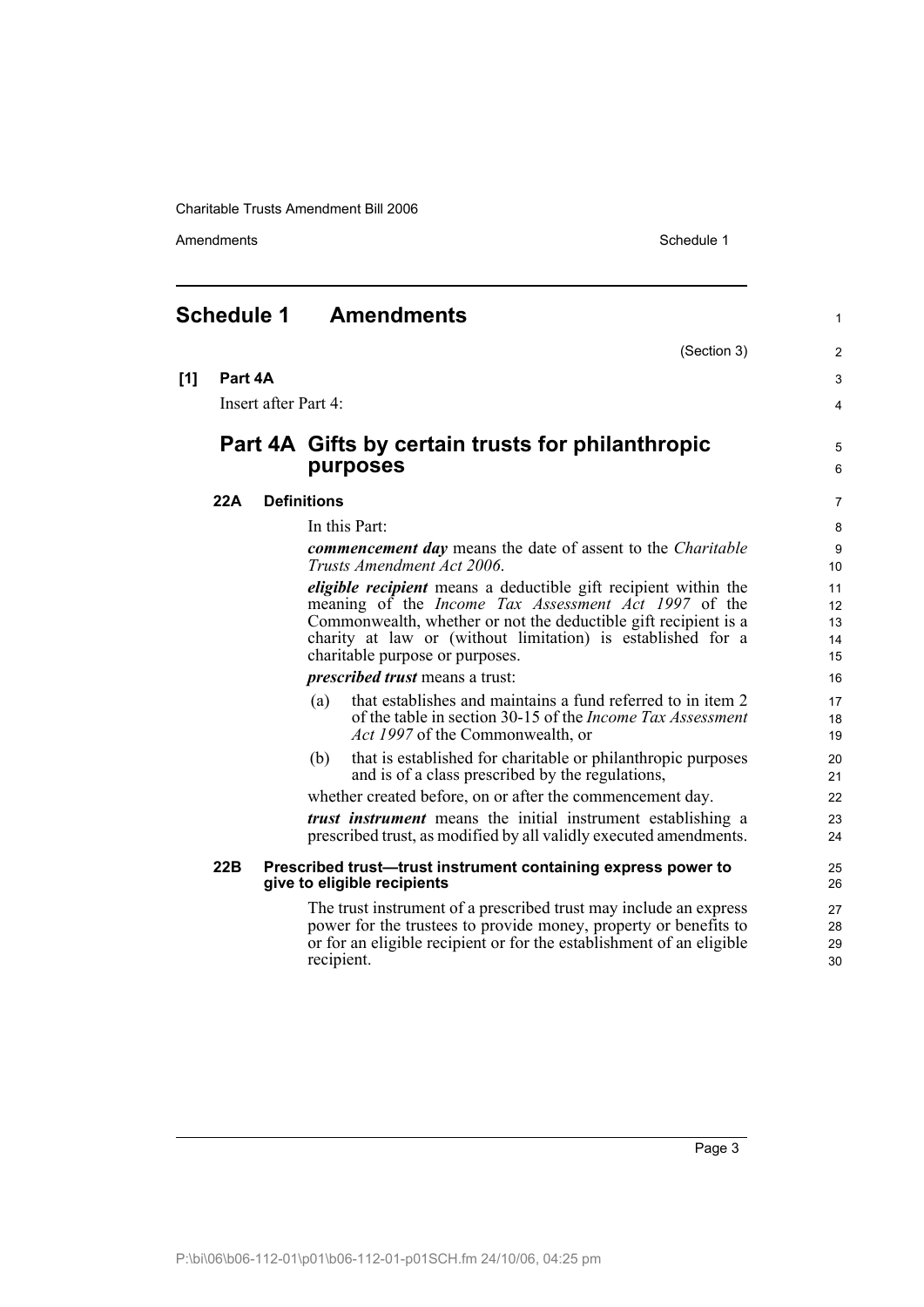Schedule 1 Amendments

#### **22C Prescribed trust—trust instrument not containing express power to give to eligible recipients**

- (1) The powers of the trustees of a prescribed trust, whose trust instrument does not contain an express power to do so, include a power to provide money, property or benefits to or for an eligible recipient or for the establishment of an eligible recipient.
- (2) Subsection (1):
	- (a) applies despite any provision to the contrary in the trust instrument, but

- (b) does not apply in relation to a particular eligible recipient or a particular class of eligible recipients to the extent that there is an express prohibition in the trust instrument against the provision by the trustees of money, property or benefits:
	- (i) to or for that eligible recipient or class of eligible recipients, or
	- (ii) for the establishment of that eligible recipient or class of eligible recipients.
- (3) Subsection (1) does not apply to the trustees of a prescribed trust unless there is in force a declaration substantially to the effect of the form in Schedule 1 in respect of the prescribed trust.
- (4) For the purpose of making a declaration under this section, the form in Schedule 1 may be modified so as to limit the application of the declaration to a specified eligible recipient or specified class of eligible recipients. If the declaration made in respect of a prescribed trust is so limited, subsection (1) in its application to the prescribed trust has effect only in relation to the specified eligible recipient or specified class of eligible recipients.
- (5) The trustees must ensure that the declaration, or a certified copy of it, is retained with the records of the prescribed trust.
- (6) The trustees are not under a duty to make a declaration under this section, nor are the trustees in breach of a duty in making a declaration under this section.

#### **22D Ancillary provisions**

|     | $(1)$ In this section:                                                     | 35       |
|-----|----------------------------------------------------------------------------|----------|
|     | <i>prescribed power</i> , in relation to a prescribed trust, means:        | 36       |
| (a) | a power referred to in section 22B included in the trust<br>instrument, or | 37<br>38 |
|     |                                                                            |          |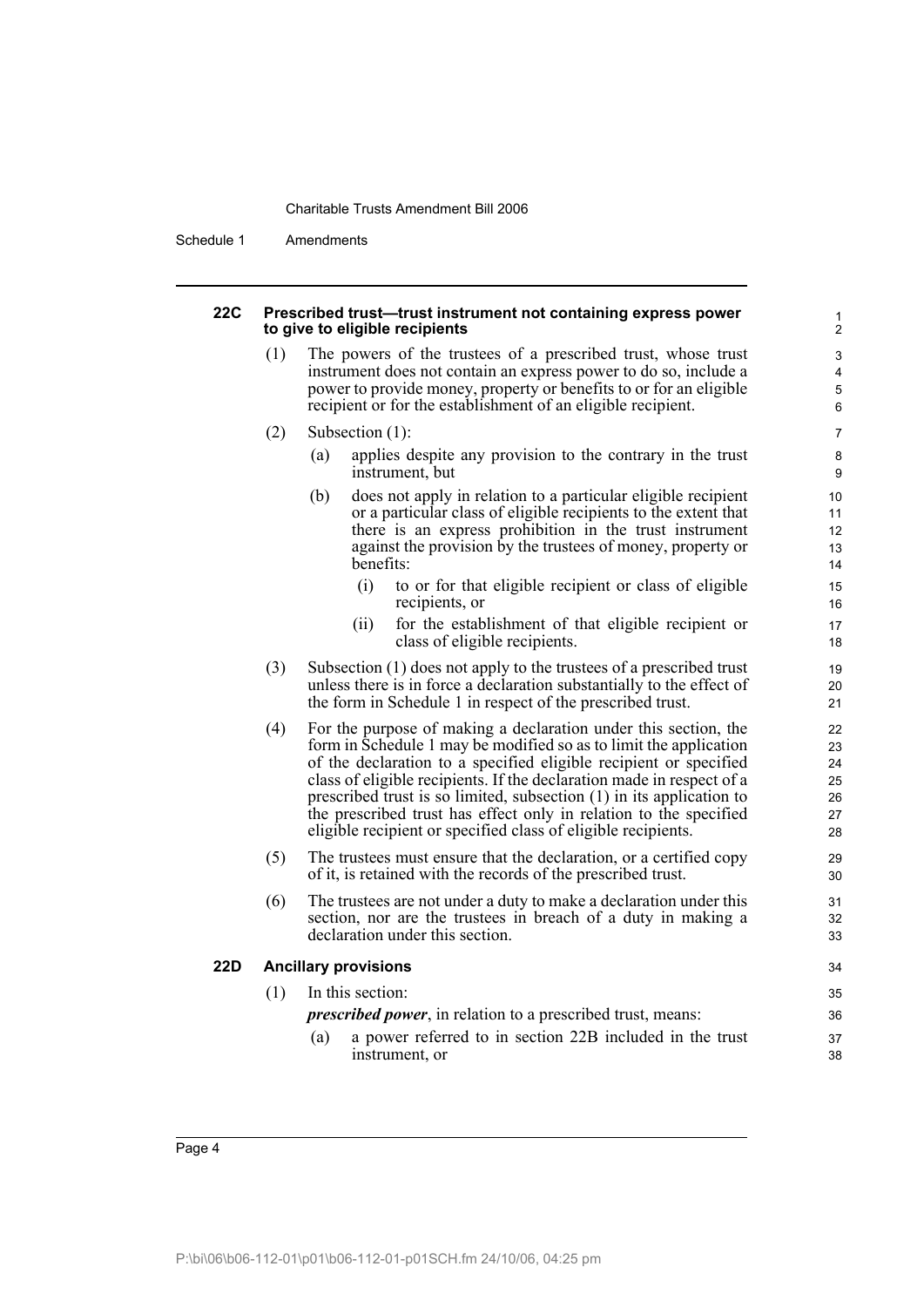Amendments Schedule 1

|     | (b)                                                                                  | the power referred to in section 22C as applying to the<br>prescribed trust.                                                                                                                                         | 1<br>$\overline{c}$      |
|-----|--------------------------------------------------------------------------------------|----------------------------------------------------------------------------------------------------------------------------------------------------------------------------------------------------------------------|--------------------------|
| (2) |                                                                                      | This Act applies to a prescribed trust as if the prescribed power<br>were a power exercisable for a charitable purpose.                                                                                              | 3<br>4                   |
| (3) | Without limiting subsection (2):                                                     |                                                                                                                                                                                                                      | 5                        |
|     | (a)                                                                                  | neither the existence nor the exercise of the prescribed<br>power affects the validity or status of a charitable trust as<br>a charitable trust, and                                                                 | 6<br>$\overline{7}$<br>8 |
|     | (b)                                                                                  | a prescribed trust is to be construed and given effect to in<br>the same manner in all respects as if:                                                                                                               | 9<br>10                  |
|     |                                                                                      | the prescribed power were a power exercisable for a<br>(i)<br>charitable purpose, and                                                                                                                                | 11<br>12                 |
|     |                                                                                      | any payment or application of the trust property or<br>(ii)<br>the trust income, or any part of either of them, in the<br>manner allowed by the power were to or for a<br>charitable purpose, and                    | 13<br>14<br>15<br>16     |
|     | (c)                                                                                  | the existence or exercise of the prescribed power does not<br>affect the control of a prescribed trust by the Court in the<br>exercise of the Court's general jurisdiction with respect to<br>charitable trusts, and | 17<br>18<br>19<br>20     |
|     | (d)                                                                                  | the jurisdiction referred to in paragraph (c) extends to the<br>prescribed power as if the power were exercisable for a<br>charitable purpose.                                                                       | 21<br>22<br>23           |
| (4) |                                                                                      | The provision, before the commencement day, by the trustees of<br>a prescribed trust of money, property or benefits to or for an<br>eligible recipient or for the establishment of an eligible recipient:            | 24<br>25<br>26           |
|     | (a)                                                                                  | is taken to be, and always to have been, a provision for an<br>authorised and valid purpose of the prescribed trust, and                                                                                             | 27<br>28                 |
|     | (b)                                                                                  | does not affect, and is taken never to have affected, the<br>status of the prescribed trust as a charitable trust.                                                                                                   | 29<br>30                 |
|     | This subsection applies despite anything to the contrary in the<br>trust instrument. |                                                                                                                                                                                                                      | 31<br>32                 |
| (5) |                                                                                      | The inclusion of a power referred to in section 22B in the trust<br>instrument of a prescribed trust before the commencement day is<br>taken to be, and always to have been, validly included.                       | 33<br>34<br>35           |

Page 5